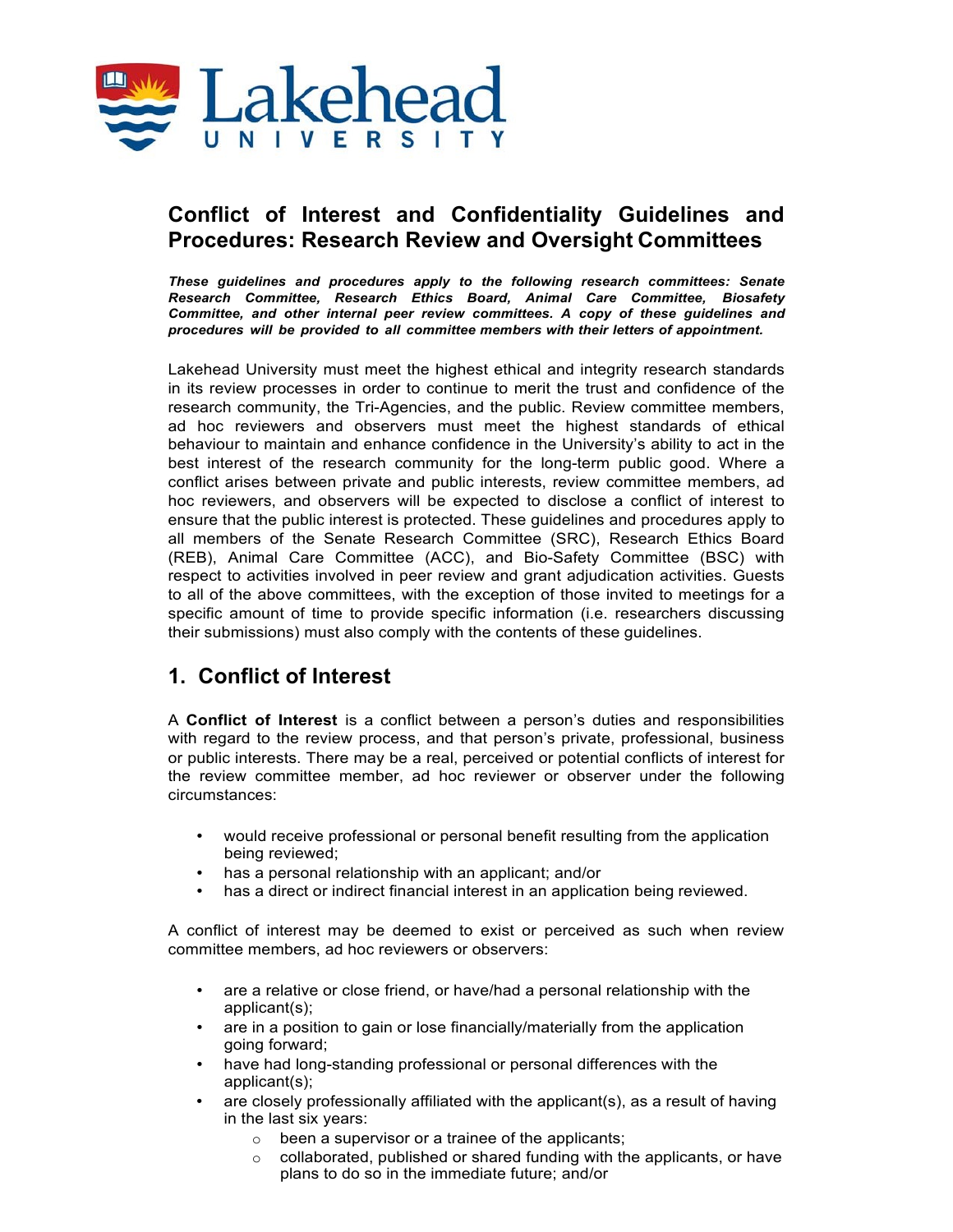• feel for any reason unable to provide an impartial review of the application.

The Committee reserves the right to resolve areas of uncertainty and to determine if a conflict exists.

#### **Disclosure and Compliance Measures**

Any review committee member, ad hoc reviewer or observer who becomes aware of a conflict of interest must promptly disclose the conflict to the Committee Chair. The Chair will determine if it constitutes a conflict of interest and what measures--such as recusal--are required. No review committee member, ad hoc reviewer or observer may participate in the review process of an application with which he/she is in conflict of interest. The conflict of interest depends on the role and level of involvement of a review committee member, ad hoc reviewer or observer and the size of the research team. Such disclosures and compliance measures shall be documented and retained for the record. In the event there is a conflict of interest with the Chair, the review committee member, ad hoc reviewer or observer must promptly disclose the conflict to the Committee Vice-Chair, or in the absence of a Vice-Chair, a designate.

In addition, in the event a researcher/applicant requests that a committee member not participate in the review/assessment of their application or protocol due to a conflict of interest, the Administrative Officer responsible for the Committee shall not share the application/protocol with the member in conflict and shall request in advance of the meeting that the committee member remove themselves from the meeting when the application/protocol is being discussed.

# **2. Confidentiality**

Lakehead University is bound by the privacy protection provisions of Ontario's *Freedom of Information and Protection of Privacy Act (FIPPA)*. This Act applies to Ontario's provincial ministries and most provincial agencies, boards and commissions, as well as community colleges, universities, Local Health Integration Networks and hospitals (as of January 1, 2012). The Act requires that these organizations protect the privacy of an individual's personal information existing in their records.

Applications reviewed by University Committees and other matters discussed at meetings disclose personal information and other information, which is confidential and proprietary to Lakehead University and its personnel.

Members of Lakehead University research review and oversight committees (Senate Research Committee, Research Ethics Board, Animal Care Committee and Biosafety Committee, including ad hoc reviewers and observers) will comply with Lakehead University's Employee Code of Conduct (https://www.lakeheadu.ca/faculty-andstaff/policies/human-resources/employee-code-of-conduct), specifically the following sections that pertain to confidentiality and protection of intellectual property:

2.5.5. Individuals may collect personal information for University purposes, and use, disclose, and dispose of information in the University's custody or control, only as permitted by provincial and federal information access and privacy legislation (such as FIPPA, Ontario's Personal Health Information Protection Act["PHIPA"], and Canada's Personal Information Protection and Electronic Documents Act["PIPEDA"]) and the University's Freedom of Information and Protection of Individual Privacy Policy and related policies and regulations. For example, Individuals may have access to and use personal